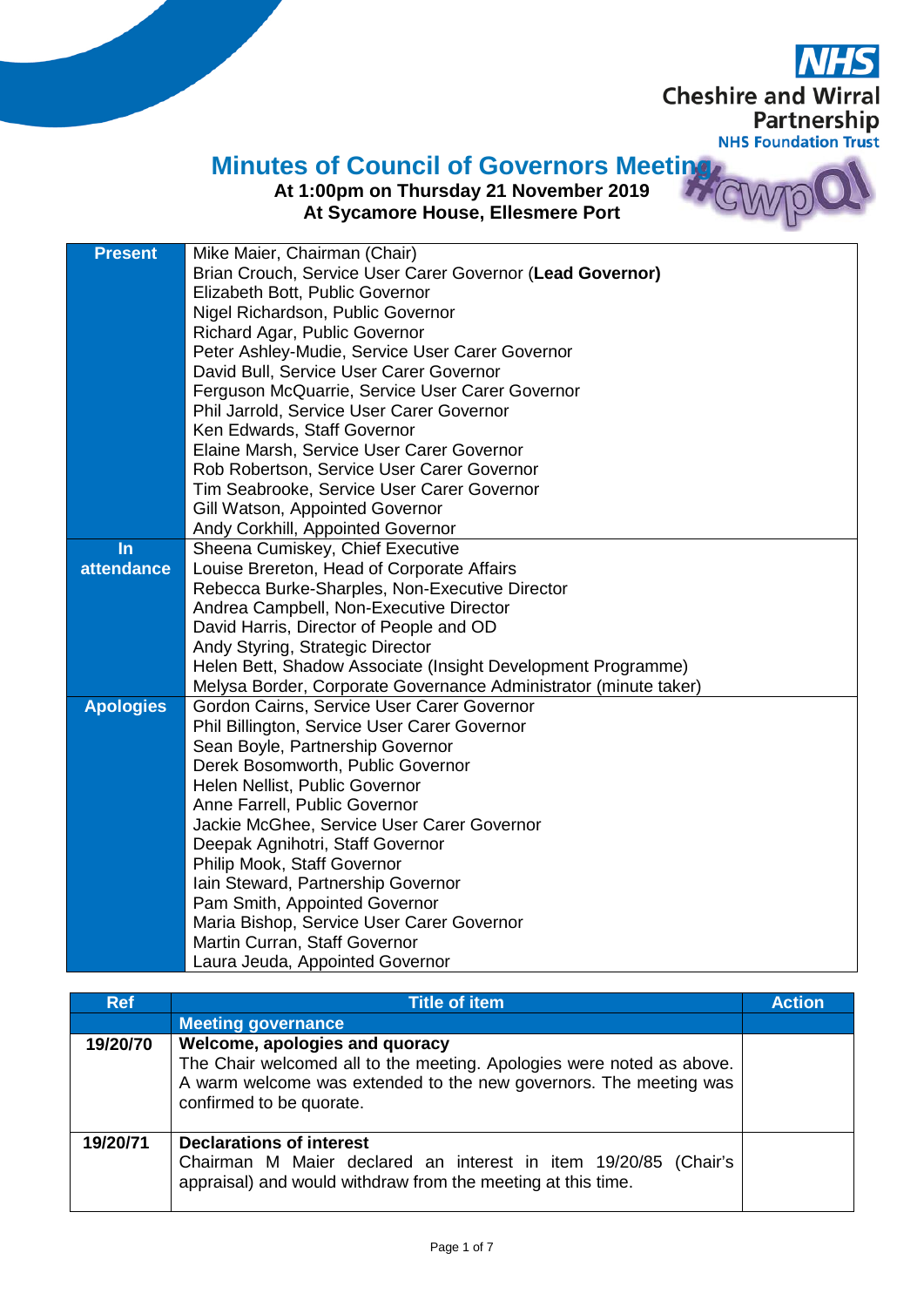| <b>Ref</b> | <b>Title of item</b>                                                                                                                                                                                                                                                                                                                 | <b>Action</b>                              |
|------------|--------------------------------------------------------------------------------------------------------------------------------------------------------------------------------------------------------------------------------------------------------------------------------------------------------------------------------------|--------------------------------------------|
| 19/20/72   | <b>Meeting Guidelines</b><br>The meeting guidelines were noted.                                                                                                                                                                                                                                                                      |                                            |
| 19/20/73   | Minutes of the previous meeting                                                                                                                                                                                                                                                                                                      |                                            |
|            | The minutes of the meeting held on the 12 <sup>th</sup> July 2019 were reviewed<br>and agreed as an accurate record.                                                                                                                                                                                                                 |                                            |
| 19/20/74   | <b>Matters arising &amp; action points</b>                                                                                                                                                                                                                                                                                           |                                            |
|            | The action points were reviewed.                                                                                                                                                                                                                                                                                                     |                                            |
| 19/20/75   | <b>Business Cycle: 19/20 Business cycle</b>                                                                                                                                                                                                                                                                                          |                                            |
|            | L Brereton advised as per the business cycle, the policy review is due in<br>the new year. It was suggested a working group to be created and bring<br>the updated policies back to the Council of Governors for approval.                                                                                                           |                                            |
|            | Action: set up a working group to review policies.                                                                                                                                                                                                                                                                                   |                                            |
|            | The business cycle for 2019/20 was reviewed and noted.                                                                                                                                                                                                                                                                               | Corporate<br><b>Affairs</b><br><b>Team</b> |
|            | <b>Trust Updates</b>                                                                                                                                                                                                                                                                                                                 |                                            |
| 19/20/76   | <b>Chairs announcements</b>                                                                                                                                                                                                                                                                                                          |                                            |
|            | The Chair made the following announcements.                                                                                                                                                                                                                                                                                          |                                            |
|            | <b>New Non-Executive Directors</b><br>A formal welcome was offered from the Board of Directors to Anne Boyd                                                                                                                                                                                                                          |                                            |
|            | and Paul Bowen as newly appointed Non-Executive Directors.                                                                                                                                                                                                                                                                           |                                            |
|            | <b>HSJ Awards</b><br>The HSJ recently shortlisted CWP for Mental Health provider of the year.<br>Although CWP didn't win, it was a great achievement to have been<br>shortlisted and a great testament to the hard work of everyone at team<br>CWP.                                                                                  |                                            |
|            | <b>Ward names</b><br>CWP are pleased to reveal the names for the two new wards being<br>developed in Macclesfield. One will be Mulberry Ward, for adults and<br>older people. The dementia unit will be called Silk Ward.                                                                                                            |                                            |
|            | New mental health resource centre<br>In the New Year a new wellbeing resource centre is set to open in St<br>Anne Street in Chester and will be called Number 71. It will provide early<br>intervention support and treatment for people experiencing a mental<br>health crisis and will be open seven days a week, 365 days a year. |                                            |
|            | <b>MyMind</b><br>The CAMHS website has been relaunched with a new design and gives<br>a focus to key topics identified as most important to young people and<br>their families. The site is called MyMind and can be found<br>at www.mymind.org.uk                                                                                   |                                            |
|            | <b>MPs honour local stars of the NHS</b><br>MPs David Rutley (Macclesfield) and Frank Field (Birkenhead) attended<br>ceremonies to present NHS Parliamentary Award nominees from CWP<br>with special certificates. Congratulations to all of those nominated.                                                                        |                                            |
|            | <b>CWP is a Veteran Aware NHS Organisation</b><br>CWP have been accredited as a Veteran Aware NHS Organisation by                                                                                                                                                                                                                    |                                            |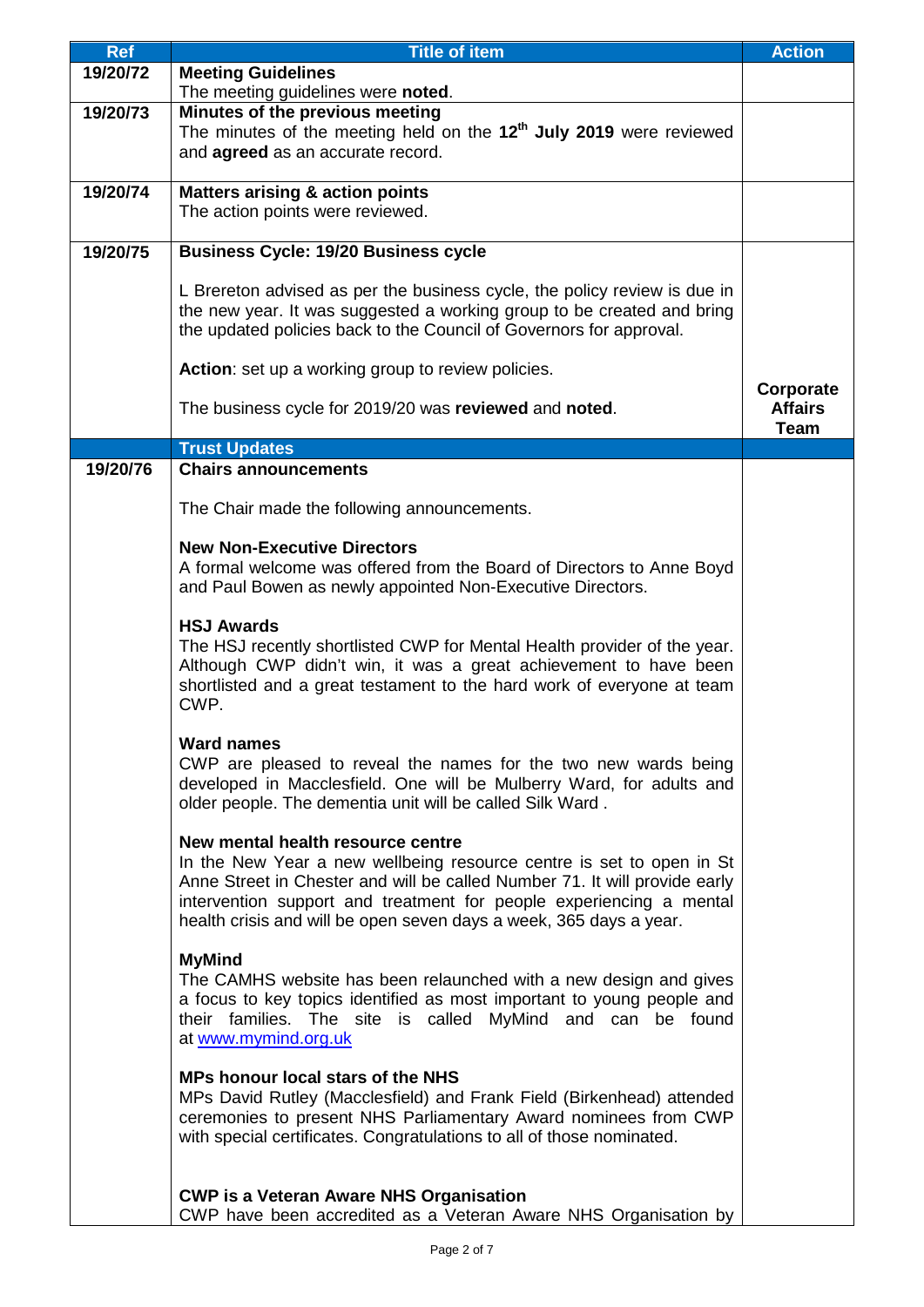| <b>Ref</b> | <b>Title of item</b>                                                                                                                                                                                                                                                                                                                                                                               | <b>Action</b> |
|------------|----------------------------------------------------------------------------------------------------------------------------------------------------------------------------------------------------------------------------------------------------------------------------------------------------------------------------------------------------------------------------------------------------|---------------|
|            | the Veterans Covenant Healthcare Alliance. The formal accreditation as<br>a Veteran Aware trust recognises work in identifying and sharing best<br>practice across the NHS as an exemplar of the best standards of care for<br>the Armed Forces community.                                                                                                                                         |               |
|            | The Council of Governors noted the update.                                                                                                                                                                                                                                                                                                                                                         |               |
| 19/20/77   | <b>Chief Executive Announcements</b>                                                                                                                                                                                                                                                                                                                                                               |               |
|            | S Cumiskey welcomed the new governors to the Council and provided an<br>overview of CWP developments including services within Wirral,<br>Cheshire East and Cheshire West. The Council were advised that all<br>localities are looking at the long-term plan and are focusing on providing<br>care alongside care communities.                                                                     |               |
|            | S Cumiskey provided the following summary:                                                                                                                                                                                                                                                                                                                                                         |               |
|            | The Trust is developing provider collaboratives which will<br>potentially involve services for children and young people, and<br>adult eating disorder services which will mean improved access to<br>services.                                                                                                                                                                                    |               |
|            | The Central and East Cheshire redesign programme is on-track<br>$\bullet$<br>with the new wards opening shortly and enhanced community<br>provision now in place.                                                                                                                                                                                                                                  |               |
|            | Welcome back to A Styring who is returning back to work after<br>٠<br>sickness. S Edwards will continue in the Acting Director of<br>Operations role until the New Year.<br>The CQC have notified the Trust of their intention to undertake<br>$\bullet$                                                                                                                                           |               |
|            | their annual inspection / well-led review. The initial information<br>request has been responded to and returned to CQC for<br>analysing. The expectation is the core services will be inspected<br>in the New Year with the well-led review to follow afterwards.                                                                                                                                 |               |
|            | Louise Brereton informed governors of new guidance from the CQC<br>regarding involving governors in their inspection processes. The<br>guidance will be circulated for information.                                                                                                                                                                                                                |               |
|            | A discussion was held around HSJ mental health provider of the year<br>award and the learning CWP can gain from the winning trust. S<br>Cumiskey advised that CWP will be speaking to Humber Teaching NHS<br>Foundation Trust as an opportunity to learn for the future.                                                                                                                           |               |
|            | The Council of Governors noted the update.                                                                                                                                                                                                                                                                                                                                                         |               |
|            | <b>Reports from Council of Governors Sub-committees and feedback</b><br>on governor activity                                                                                                                                                                                                                                                                                                       |               |
| 19/20/78   | <b>Lead Governor Update</b>                                                                                                                                                                                                                                                                                                                                                                        |               |
|            | B Crouch, Lead Governor provided an updated on the following:                                                                                                                                                                                                                                                                                                                                      |               |
|            | Reminder of governor forum dates and the importance of<br>$\bullet$<br>attendance. 2020 dates will be circulated soon.<br>Travel expenses need to be submitted on a monthly basis, any<br>$\bullet$<br>late expenses claims older than 3 months will not be paid.<br>Due to personal circumstances, Governor P Billington has<br>decided to step down from the role. B Crouch thanked Phil for all |               |
|            | his contributions as a governor and wished him well.                                                                                                                                                                                                                                                                                                                                               |               |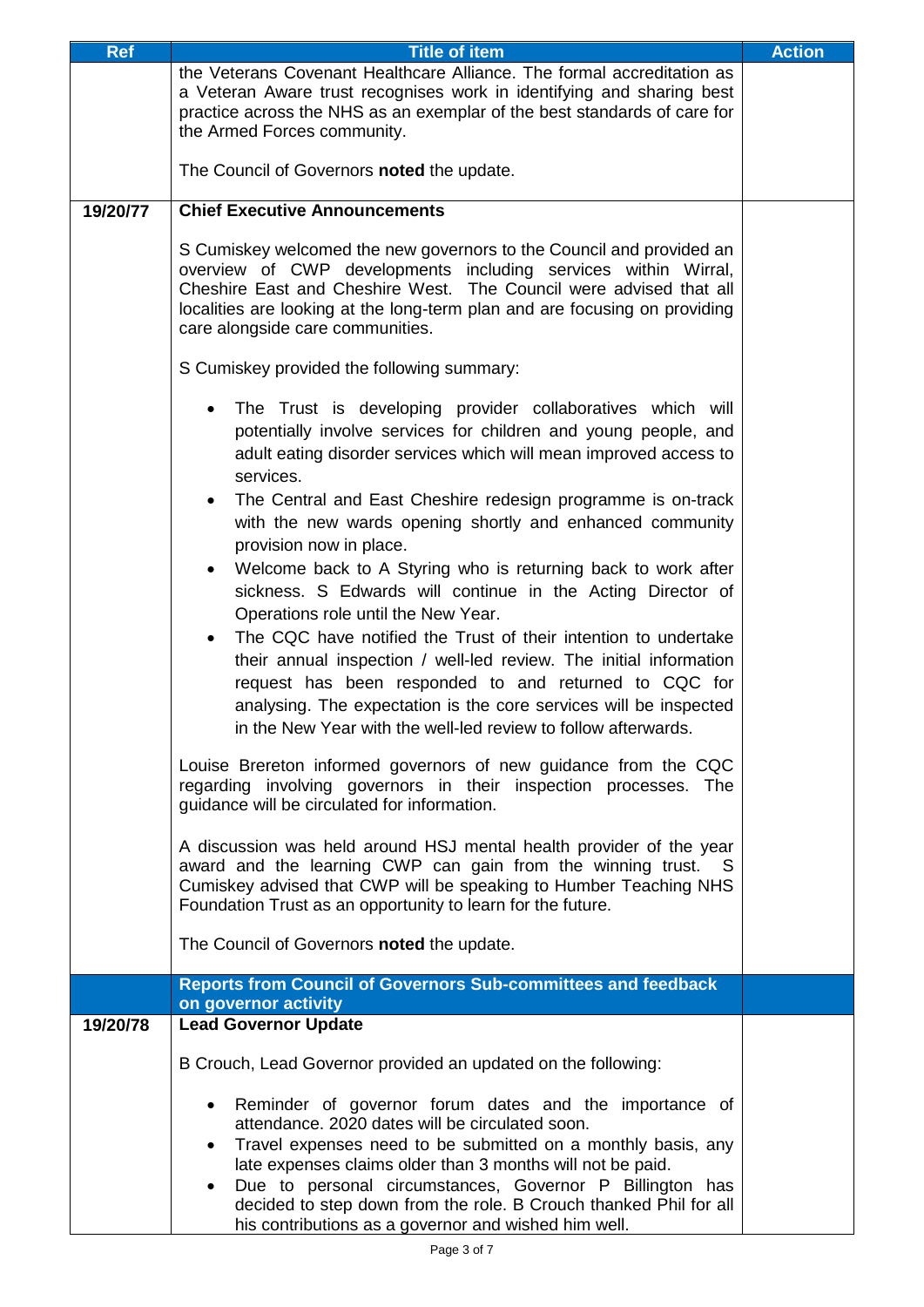| <b>Ref</b> | <b>Title of item</b>                                                                                                                                                                                                                                                                                                                                                        | <b>Action</b> |
|------------|-----------------------------------------------------------------------------------------------------------------------------------------------------------------------------------------------------------------------------------------------------------------------------------------------------------------------------------------------------------------------------|---------------|
|            | The Council of Governors noted the update.                                                                                                                                                                                                                                                                                                                                  |               |
| 19/20/79   | Membership and Development Sub-Committee - 24 <sup>th</sup> September<br>2019                                                                                                                                                                                                                                                                                               |               |
|            | D Bull, Chair of the Membership and Development Committee provided a<br>summary of the last meeting and advised the Council that due to P<br>Billington stepping down as a governor, there is a vacancy within the<br>Sub- Committee. Expressions of interest to join the committee to be sent<br>to either D Bull or the Corporate Affairs Team.                           |               |
|            | D Bull also encouraged governors to use the discussion forum facility on<br>the governor portal to help engage in discussions on 'hot topics'.                                                                                                                                                                                                                              |               |
|            | The Council of Governors noted the minutes.                                                                                                                                                                                                                                                                                                                                 |               |
| 19/20/80   | Scrutiny Sub-Committee - 9th October 2019                                                                                                                                                                                                                                                                                                                                   |               |
|            | B Crouch, Chair of the Scrutiny Sub-Committee provided a summary of<br>the last meeting:                                                                                                                                                                                                                                                                                    |               |
|            | PLACE visits were discussed and new recommendations to be<br>discussed at the next Scrutiny Sub Committee.<br>Dashboard presented by J Partington took on the feedback from<br>the meeting and changes have been made.                                                                                                                                                      |               |
|            | A discussion was held around PLACE visits and the importance of<br>involvement from service users, whilst recognising the need for governor<br>participation. A further discussion will take place at the next Scrutiny Sub-<br>Committee.                                                                                                                                  |               |
|            | S Cumiskey added that the Sub-Committee, in addition to the CoG, is an<br>excellent opportunity for governors to be updated on Trust business and<br>to hold Non-Executives to account as part of their statutory duties.                                                                                                                                                   |               |
|            | The Council of Governors noted the minutes                                                                                                                                                                                                                                                                                                                                  |               |
| 19/20/81   | Remuneration and Nominations Committee Meeting Minutes - 15 <sup>th</sup><br><b>July 2019</b>                                                                                                                                                                                                                                                                               |               |
|            | M Maier, provided a summary of the last meeting:                                                                                                                                                                                                                                                                                                                            |               |
|            | Activity logs from Non-Executive directors are completed every 6<br>$\bullet$<br>months which highlight the level of engagement given to the trust<br>by the NEDs.<br>Review of the recent NED recruitment and areas for<br>improvement.                                                                                                                                    |               |
|            | The Council of Governors noted the minutes.                                                                                                                                                                                                                                                                                                                                 |               |
| 19/20/82   | <b>Governor Shared Learning</b>                                                                                                                                                                                                                                                                                                                                             |               |
|            | N Richardson updated the Council on a recent governor forum he<br>attended in Cheshire West which was useful but could be more effective.<br>A suggestion was made to look at having a governor volunteer to be<br>chair of the forum, whilst still being able to keep the meeting informal. It<br>was agreed that the Corporate Affairs team, working with governors, will |               |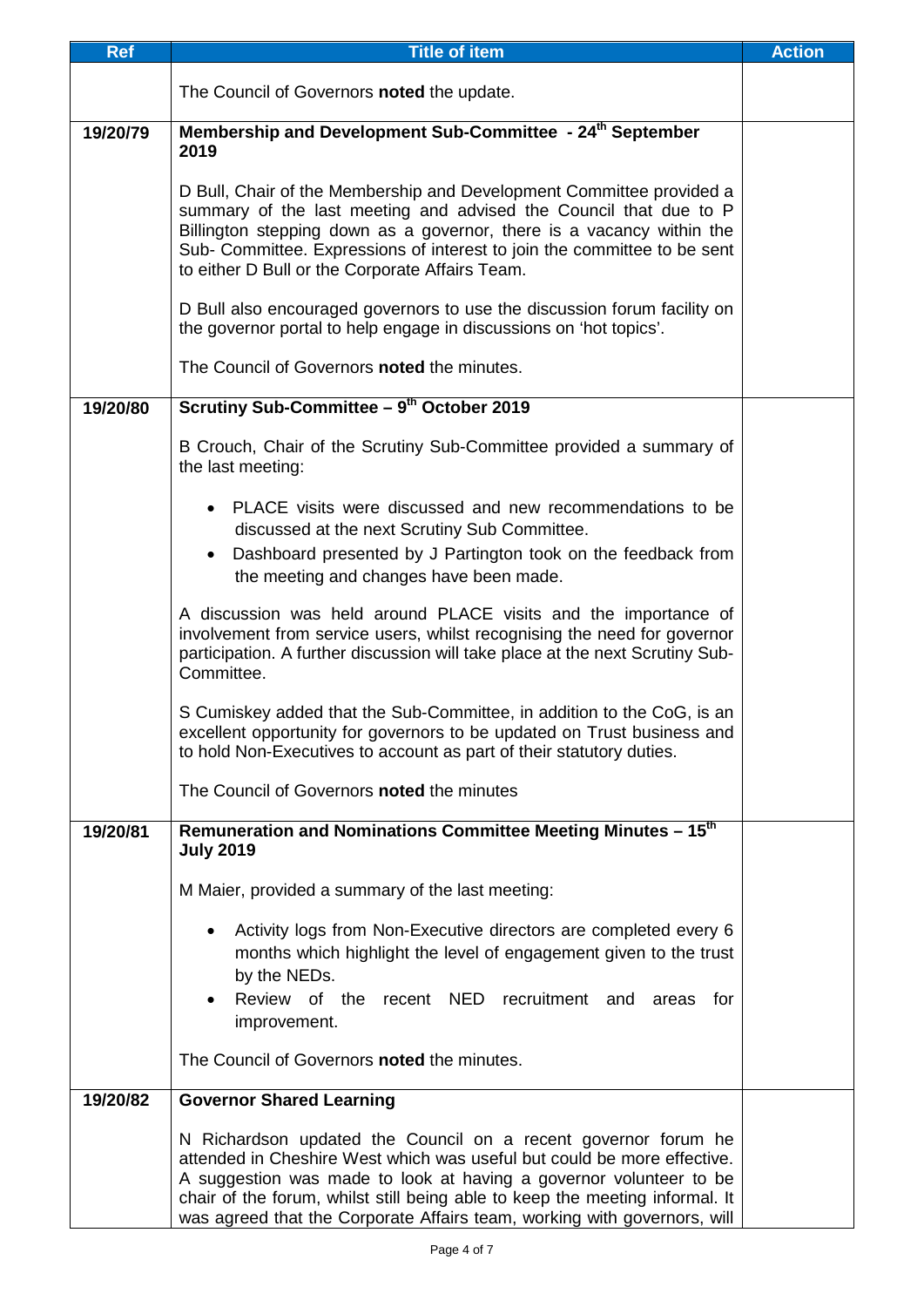| Ref      | <b>Title of item</b>                                                                                                                                                                                                                                                                                                                                                                                                                                                                                             | <b>Action</b> |
|----------|------------------------------------------------------------------------------------------------------------------------------------------------------------------------------------------------------------------------------------------------------------------------------------------------------------------------------------------------------------------------------------------------------------------------------------------------------------------------------------------------------------------|---------------|
|          | look to exploring more options to ensure we maximise the use of the                                                                                                                                                                                                                                                                                                                                                                                                                                              |               |
|          | forums.                                                                                                                                                                                                                                                                                                                                                                                                                                                                                                          |               |
|          |                                                                                                                                                                                                                                                                                                                                                                                                                                                                                                                  |               |
|          | <b>Items for Discussion and Approval</b>                                                                                                                                                                                                                                                                                                                                                                                                                                                                         |               |
| 19/20/83 | <b>People and Organisational Development Strategy</b>                                                                                                                                                                                                                                                                                                                                                                                                                                                            |               |
|          | D Harris introduced the item. A presentation was provided to the Council<br>of Governors on the Trust's new People Strategy 2019 - 2022                                                                                                                                                                                                                                                                                                                                                                          |               |
|          | D Harris provided an overview of the strategy and how it has been linked<br>with wider national plans, including the Long Term Plan and the Interim<br>People Plan. The presentation focused on 4 key strategic priorities and<br>their areas of focus, ensuring CWP look at the whole person and not just<br>what is delivered.                                                                                                                                                                                 |               |
|          | Governors were advised that they can play a part in the ongoing strategy<br>development by contributing to ongoing development of the strategy<br>delivery plan, and there is potential to undertake this further through the<br>staff governor's forum.                                                                                                                                                                                                                                                         |               |
|          | The Council of Governors expressed their satisfaction with the strategy<br>and thanked D Harris and his team for their work to date. The Council of<br>Governors will receive an update on the strategy implementation in six<br>months.                                                                                                                                                                                                                                                                         |               |
|          | The Council of Governors noted the presentation and the People and<br>OD strategy 2019/22                                                                                                                                                                                                                                                                                                                                                                                                                        |               |
| 19/20/84 | Operational Plan - Q2 2019/20 Financial performance                                                                                                                                                                                                                                                                                                                                                                                                                                                              |               |
|          | A Harland joined the meeting                                                                                                                                                                                                                                                                                                                                                                                                                                                                                     |               |
|          | A Harland gave a quarterly update on the Operational plan/ Q2 financial<br>performance to the Council of Governors.                                                                                                                                                                                                                                                                                                                                                                                              |               |
|          | A Harland advised CWP's overall financial performance for quarter 2 is<br>ahead of the agreed NHSI control total. However, managing the inpatient<br>service overspends and efficiency delivery in the next few months will be<br>a key challenge for the Trust. Cash balances are ahead of plan and<br>performance on agency costs remains within the limits set by NHSI.                                                                                                                                       |               |
|          | The Council of Governors noted the report.                                                                                                                                                                                                                                                                                                                                                                                                                                                                       |               |
| 19/20/85 | (A Harland left the meeting. M Maier left the meeting for item 19/20/85)<br>Chairs Appraisal: proposal for 2019/20 appraisal process                                                                                                                                                                                                                                                                                                                                                                             |               |
|          | R Burke-Sharples introduced the item. A presentation was provided to<br>the Council of Governors on the proposed Chairman's appraisal process<br>2019/20.                                                                                                                                                                                                                                                                                                                                                        |               |
|          | R Burke-Sharples updated the Council on the proposed appraisal<br>process and advised the Council of the guidance on Chair's appraisal<br>recently issued by NHS I which has been taken in to account as part of<br>this year's process. The appraisal process will include:<br>Self-evaluation by the Chair<br>Feedback from a range of internal stakeholders including Board<br>$\bullet$<br>members, the Chief Executive, Lead Governor team, Chairs of<br>Governor sub-committees and the Company Secretary. |               |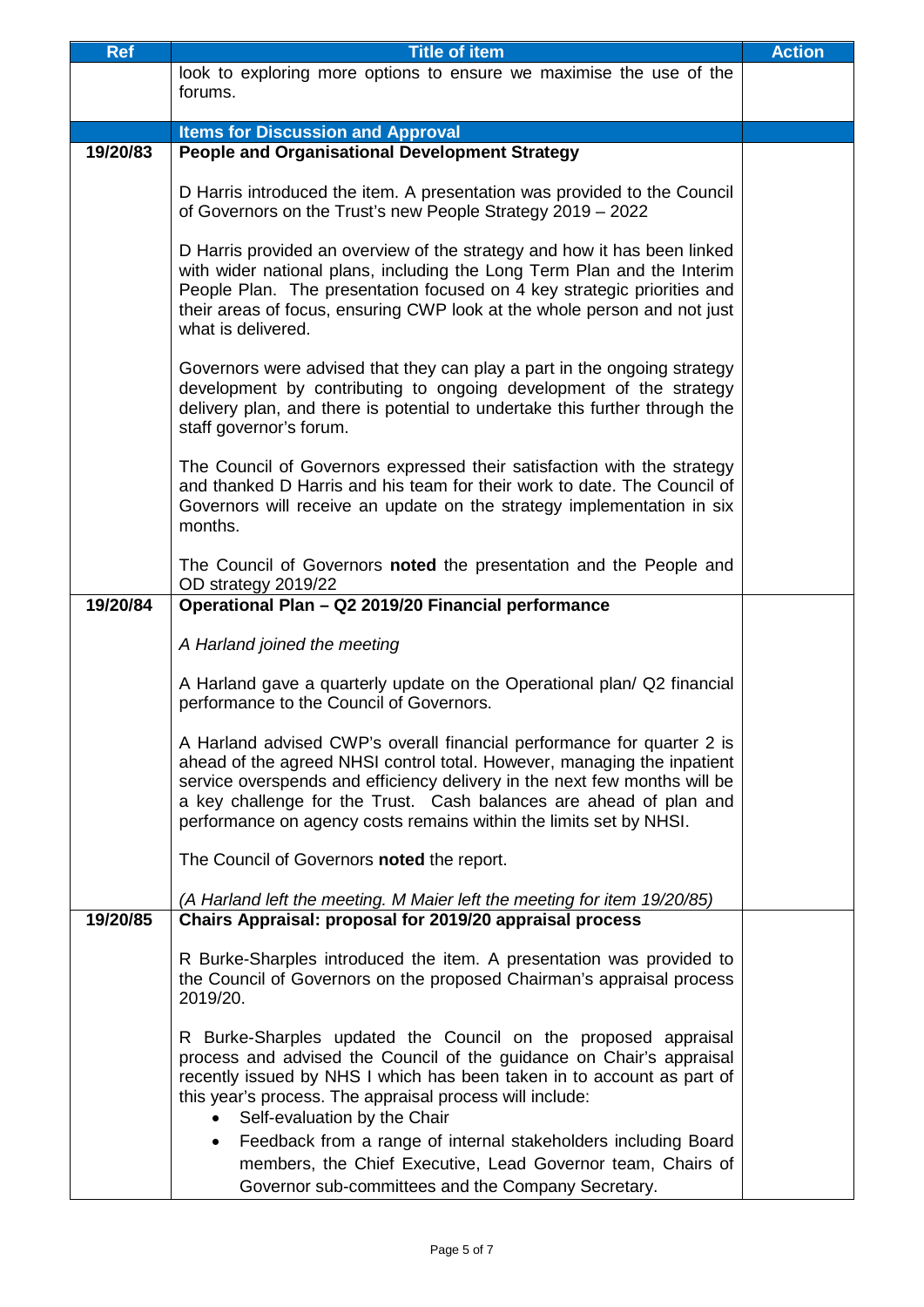| <b>Ref</b> | <b>Title of item</b>                                                                                                                                                                                                                                                                                                                                                                                                                                                                                                                                                                          | <b>Action</b> |
|------------|-----------------------------------------------------------------------------------------------------------------------------------------------------------------------------------------------------------------------------------------------------------------------------------------------------------------------------------------------------------------------------------------------------------------------------------------------------------------------------------------------------------------------------------------------------------------------------------------------|---------------|
|            | Feedback from an external stakeholder.                                                                                                                                                                                                                                                                                                                                                                                                                                                                                                                                                        |               |
|            | Following collation of the feedback from stakeholders, a 1-2 session will<br>be held between the SID and the Chair to develop objectives for the<br>coming 12 months.                                                                                                                                                                                                                                                                                                                                                                                                                         |               |
|            | The Council of Governors noted the process.                                                                                                                                                                                                                                                                                                                                                                                                                                                                                                                                                   |               |
|            | (M Maier re-joined the meeting)                                                                                                                                                                                                                                                                                                                                                                                                                                                                                                                                                               |               |
| 19/20/86   | <b>Lead Governor Team</b>                                                                                                                                                                                                                                                                                                                                                                                                                                                                                                                                                                     |               |
|            | M Maier introduced the item and advised that governors had been invited<br>via email to submit expressions for the role of Deputy Lead Governor.<br>One expression was received from Anne Farrell.                                                                                                                                                                                                                                                                                                                                                                                            |               |
|            | The Council of Governors noted Anne Farrell's nomination for the<br>positon and <b>approved</b> that she become Deputy Lead Governor.                                                                                                                                                                                                                                                                                                                                                                                                                                                         |               |
|            | The Council of Governors noted that Brian Crouch had been re-elected in<br>the governor elections and approved that he continue as Lead Governor<br>for the remainder of his term (one year).                                                                                                                                                                                                                                                                                                                                                                                                 |               |
| 19/20/87   | <b>Governors Question Time</b>                                                                                                                                                                                                                                                                                                                                                                                                                                                                                                                                                                |               |
|            | <b>Question 1 from Governor, David Bull</b>                                                                                                                                                                                                                                                                                                                                                                                                                                                                                                                                                   |               |
|            | Extremely valuable peer support is provided by voluntary groups in our<br>area. Is there a role for CWP to play in information-sharing and<br>coordination for these groups?                                                                                                                                                                                                                                                                                                                                                                                                                  |               |
|            | <b>Answers</b>                                                                                                                                                                                                                                                                                                                                                                                                                                                                                                                                                                                |               |
|            | Catherine DeZwaan advised that the Trust has identified that there are<br>other organisations that do valuable peer support in the area, and visits<br>have already been made to some of these organisations by senior CWP<br>managers. This approach is currently being looked at by T Williamson as<br>the lead for the Recovery Colleges and the Expert Patient Programme -<br>linking in with the Patient and Carer Experience Team. A proposal<br>regarding the future of peer support opportunities is under development<br>and the Council of Governors will be kept apprised of this. |               |
| 19/20/69   | Governor Chosen Topic: Membership engagement                                                                                                                                                                                                                                                                                                                                                                                                                                                                                                                                                  |               |
|            | D Bull and C DeZwaan introduced the item. A presentation was provided<br>to the Council of Governors around engaging with members and how<br>governors could do this in an even better way in future.                                                                                                                                                                                                                                                                                                                                                                                         |               |
|            | A discussion session followed in groups where governors considered<br>new ideas for engaging with members, potentially recruiting new member<br>and better reaching the population we serve as a whole. The feedback<br>was documented and will be sent to D Bull which will help feed in to the<br>new membership strategy under development by the Patient and Carer<br>Experience team.                                                                                                                                                                                                    |               |
|            | The Council of Governors thanked D Bull for the presentation at the<br>meeting.                                                                                                                                                                                                                                                                                                                                                                                                                                                                                                               |               |
|            | <b>Closing Business</b>                                                                                                                                                                                                                                                                                                                                                                                                                                                                                                                                                                       |               |